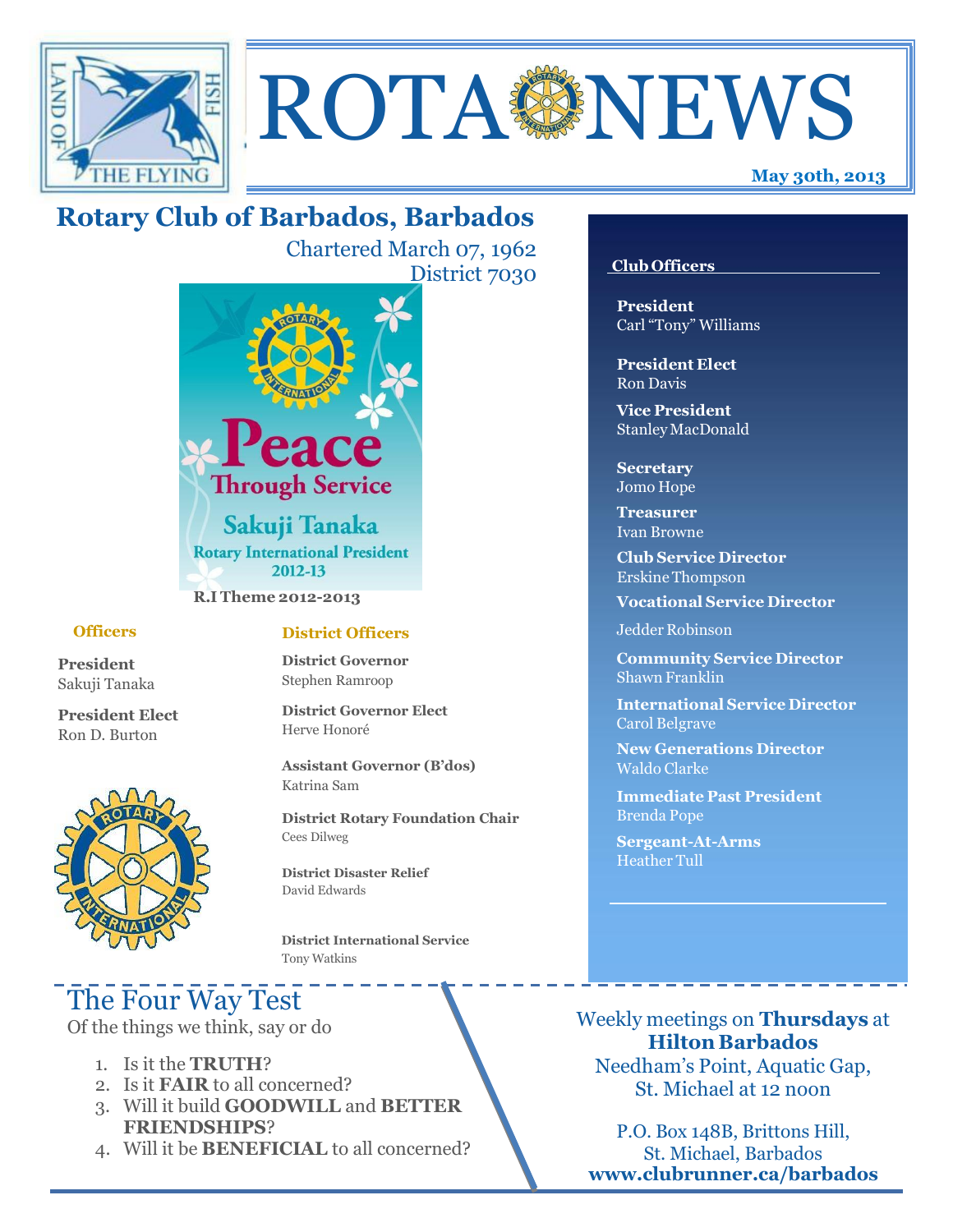# **ROTARY SERVICE CONNECTIONS**

**To: 2012-13 Rotary Club Presidents:**

**Rotarians are often [ShelterBox'](http://echo4.bluehornet.com/ct/20973950:22817898438:m:1:994858623:3B78484AC24048FEC2D1FF4F235BA87F:r)s first point of contact on the ground following a disaster. From helping assess disaster impact, to housing response team volunteers, to helping coordinate relief logistics, Rotarians provide vital assistance to ShelterBox Response Teams (SRTs). Rotary and Rotaract clubs have been working with ShelterBox to help communities in dire need of assistance immediately following a disaster since the organization's inception in 2000. Recently:**

- **In January 2013, the [Rotary Club of Gosford](http://echo4.bluehornet.com/ct/20973951:22817898438:m:1:994858623:3B78484AC24048FEC2D1FF4F235BA87F:r)  [North,](http://echo4.bluehornet.com/ct/20973951:22817898438:m:1:994858623:3B78484AC24048FEC2D1FF4F235BA87F:r) Australia, raised funds to equip storm-hit regions of Madagascar with hundreds of blankets, water purification kits, clothes, school supplies, and volunteered during on-site distribution of needed supplies. Local Rotarians in Madagascar provided instrumental logistical support for local ShelterBox deployments.**
- **Rotary clubs in Jordan have been working with ShelterBox and Jordanian authorities to organize rest camps for Syrian refugees in March 2013 as travel through Jordan to seek protection in Lebanon. [Read more](http://echo4.bluehornet.com/ct/20973952:22817898438:m:1:994858623:3B78484AC24048FEC2D1FF4F235BA87F:r) about the relief efforts.**
- **Following heavy flooding in eastern Uganda, Rotarians from Mbale used Facebook to request ShelterBox's assistance in late March 2013. With the support of local Rotarian contacts, ShelterBox quickly mobilized relief kits the first week of April to communities impacted by severe storm damage. [Learn more.](http://echo4.bluehornet.com/ct/20973953:22817898438:m:1:994858623:3B78484AC24048FEC2D1FF4F235BA87F:r)**

**View [ShelterBox's short film](http://echo4.bluehornet.com/ct/20973954:22817898438:m:1:994858623:3B78484AC24048FEC2D1FF4F235BA87F:r) celebrating the one year anniversary of RI's project partnership with ShelterBox and read the [ShelterBox-RI Fact Sheet](http://echo4.bluehornet.com/ct/20973955:22817898438:m:1:994858623:3B78484AC24048FEC2D1FF4F235BA87F:r) for more information about working with ShelterBox to establish a local emergency relief strategy and assist during a time of disaster. Join us for an informational webinar about opportunities for Rotarians and Rotaractors to assist with disaster relief and recovery initiatives; register for one of the following sessions:**

- **English session: [Tuesday, 4 June 2013; 10:00 -](http://echo4.bluehornet.com/ct/20973956:22817898438:m:1:994858623:3B78484AC24048FEC2D1FF4F235BA87F:r) 11:00 AM CDT [\(Chicago time\)](http://echo4.bluehornet.com/ct/20973956:22817898438:m:1:994858623:3B78484AC24048FEC2D1FF4F235BA87F:r)**
- **English session: [Thursday, 6 June 2013; 6:00 -](http://echo4.bluehornet.com/ct/20973957:22817898438:m:1:994858623:3B78484AC24048FEC2D1FF4F235BA87F:r) 7:00 PM CDT [\(Chicago time\)](http://echo4.bluehornet.com/ct/20973957:22817898438:m:1:994858623:3B78484AC24048FEC2D1FF4F235BA87F:r)**
- **Spanish session: [Wednesday, 5 June 2013;](http://echo4.bluehornet.com/ct/20973958:22817898438:m:1:994858623:3B78484AC24048FEC2D1FF4F235BA87F:r)  10:00 - 11:00 CDT [\(Chicago time\)](http://echo4.bluehornet.com/ct/20973958:22817898438:m:1:994858623:3B78484AC24048FEC2D1FF4F235BA87F:r)**

**Please share this message with Rotarians in your club. Has your club recently worked with ShelterBox? Add club disaster relief projects and photographs to [Rotary](http://echo4.bluehornet.com/ct/20973959:22817898438:m:1:994858623:3B78484AC24048FEC2D1FF4F235BA87F:r)  [Showcase.](http://echo4.bluehornet.com/ct/20973959:22817898438:m:1:994858623:3B78484AC24048FEC2D1FF4F235BA87F:r) Contact us with any questions by writing to [rotary.service@rotary.org.](mailto:rotary.service@rotary.org)** 

**Best regards,**

**Ellina Kushnir Program Coordinator, Rotary Service Connections Rotary International [rotary.service@rotary.org](mailto:rotary.service@rotary.org)**

#### **Be social during the RI Convention**

If you are attending the [2013 RI Convention in Lisbon,](http://echo4.bluehornet.com/ct/21168268:22951710239:m:1:995154605:88EF538A7B6B9146E8FEFF721909FC2F:r)  [Portugal, 23-26 June,](http://echo4.bluehornet.com/ct/21168268:22951710239:m:1:995154605:88EF538A7B6B9146E8FEFF721909FC2F:r) remember to share updates through your online social networks. Whether you're meeting new Rotarians or hearing inspirational speakers, your stories can enhance Rotary's image. Post inspiring quotes, images of new friends, or even a video.

And during the week of the convention, follow the [official](http://echo4.bluehornet.com/ct/21168269:22951710239:m:1:995154605:88EF538A7B6B9146E8FEFF721909FC2F:r)  [Rotary account](http://echo4.bluehornet.com/ct/21168269:22951710239:m:1:995154605:88EF538A7B6B9146E8FEFF721909FC2F:r) on Twitter, which will include both preconvention and convention news. Follow the convention hashtag [#ricon13](http://echo4.bluehornet.com/ct/21168270:22951710239:m:1:995154605:88EF538A7B6B9146E8FEFF721909FC2F:r) on Twitter to stay connected.

# **Meeting Details**

At our Fellowship Meeting held on Thursday, May 23rd , 2013

#### Sgt-at-Arms: **Kim Tudor**

- Fines \$243.00
	- Raffle \$158.40
- Attendance 70%
-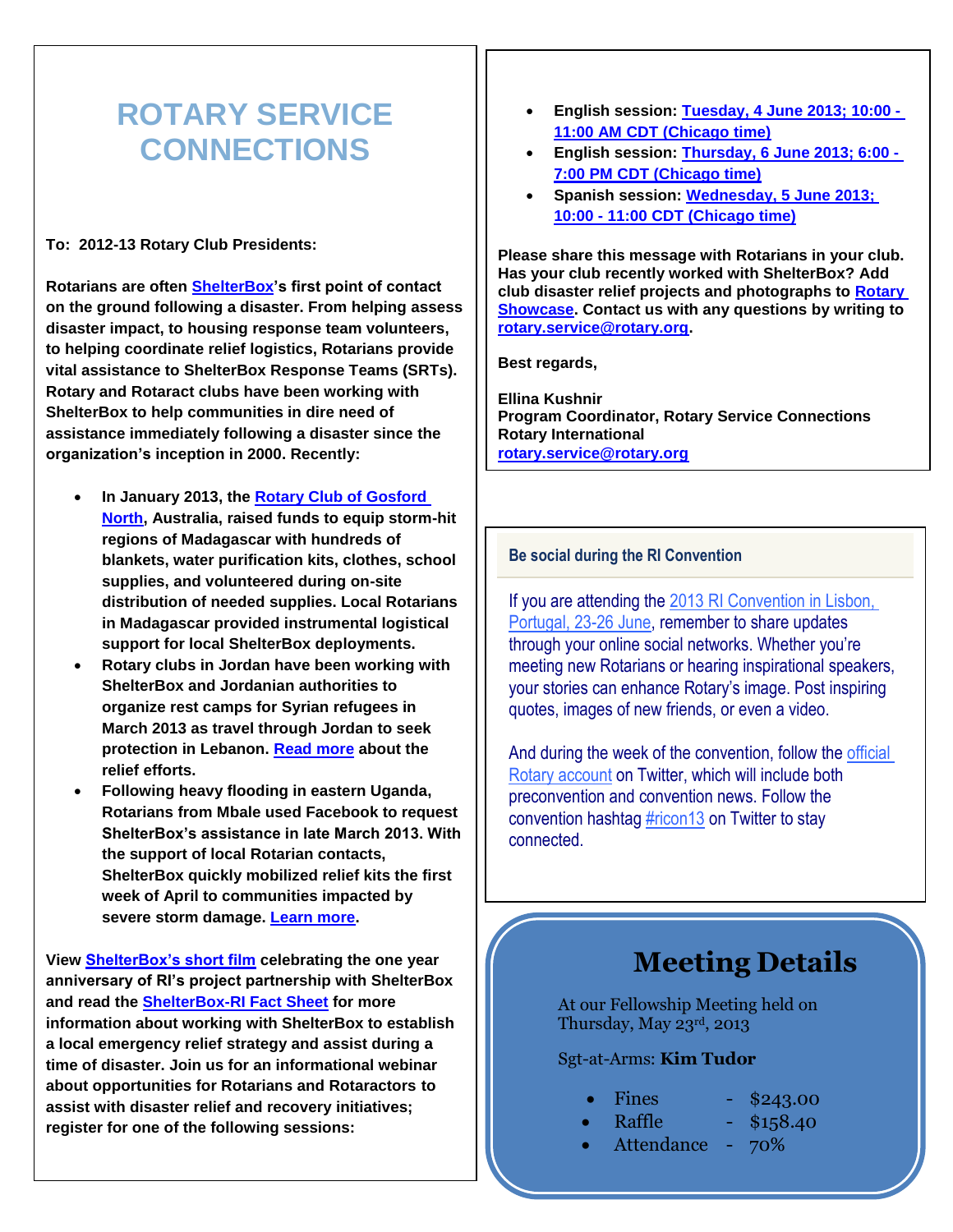### **Hiroshima peace forum notes that peace begins with you**

In a ceremony heavy with symbolism, RI President Sakuji Tanaka joined other Rotary and community leaders 17 May in laying a wreath in Hiroshima Memorial Park, dedicated to the victims of the atomic bomb dropped on the city during World War II.

The subject of peace has been at the heart of Tanaka's year as Rotary's president. A member of the Rotary Club of Yashio, Japan, Tanaka selected *Peace Through Service* as RI's theme for his year, and he organized three global peace forums to motivate Rotarians and others, particularly youth, to work for peace in their daily lives.

The wreath-laying event took place during the third of these forums, in Hiroshima, Japan, 17-18 May. Tanaka also visited the Hiroshima Peace Memorial Museum and signed the guest book, which contains messages of peace from many past and present world leaders.

More than 2,700 people attended the forum, including Rotarians, community leaders, and students and alumni of Rotary's Peace Centers program -- a peace studies initiative that provides future leaders with the skills needed to resolve conflicts and promote peace. The governor of Hiroshima Prefecture, Hidehiko Yuzaki, and the mayor of Hiroshima, Kazumi Matsui, also attended.

Previous forums were held in [Berlin, Germany,](http://www.rotary.org/en/mediaandnews/news/pages/121205_news_berlinforum.aspx) and [Honolulu, Hawaii, USA.](http://www.rotary.org/en/mediaandnews/news/pages/130129_news_honolulu.aspx) Tanaka selected all three sites because they were affected by the events of World War II and now represent the healing power of sustainable peace between nations.

"Every Rotary project, every act of service, is an act of love and kindness," Tanaka said in his closing address. "When we serve in the right ways, and for the right reasons, we bring people together, in peace and in harmony. How could it be otherwise?"

#### **A call to action**

Participants at the forum also adopted a declaration, ["Peace Begins With You,](http://www.rotary.org/RIdocuments/en_pdf/peace_declaration_hiroshima_en.pdf)" which serves as a call to action for individuals to make a conscious effort in their daily lives to promote harmony with their neighbors and create friendships that transcend the divisions of nationality, politics, religion, and culture.

"Today, as we leave this last Rotary Peace Forum, I ask you to understand that peace, in all of the ways that we can understand it, is a real goal, and a realistic goal for

Rotary," Tanaka said. "Peace is not something that can only be achieved through treaties, by governments, or through heroic struggles. It is something that we can find, and that we can achieve -- every day, and in many simple ways."

Rotary Foundation Trustee Chair-elect Dong Kurn Lee, of the Rotary Club of Seoul Hangang, Korea, spoke about the contributions Rotary has made in moving the nations of Korea and Japan closer together as allies and economic partners, healing old wounds. He quoted a Korean saying, "It takes two palms to make a clapping sound," to illustrate that neither nation could decide alone to live in peace with its neighbor.

"Every year, for the last eleven years, Japanese and Korean Rotarians have had a very special meeting: a Japanese-Korean friendship meeting," Lee said. "It is a wonderful event. We talk about Rotary, and we do some Rotary work. But the most important part of the meeting is simply coming together, in Rotary fellowship. . . . Rotary has helped us to make our dream of peace between our countries real."

President-nominee Gary C. K. Huang noted that the idea of treating others as we would like to be treated ourselves is a common concept across cultures and religions. Rotary members strive to achieve this by putting service above self and by laying a foundation for peace.

"We build peace in the world by building peace in our communities -- within our Rotary zones and districts, and within our neighborhoods," Huang said. "We build peace in our communities by forging friendships, and by cultivating an open mind and a welcoming spirit within ourselves."



By Arnold R. Grahl Rotary News -- 20 May 2013